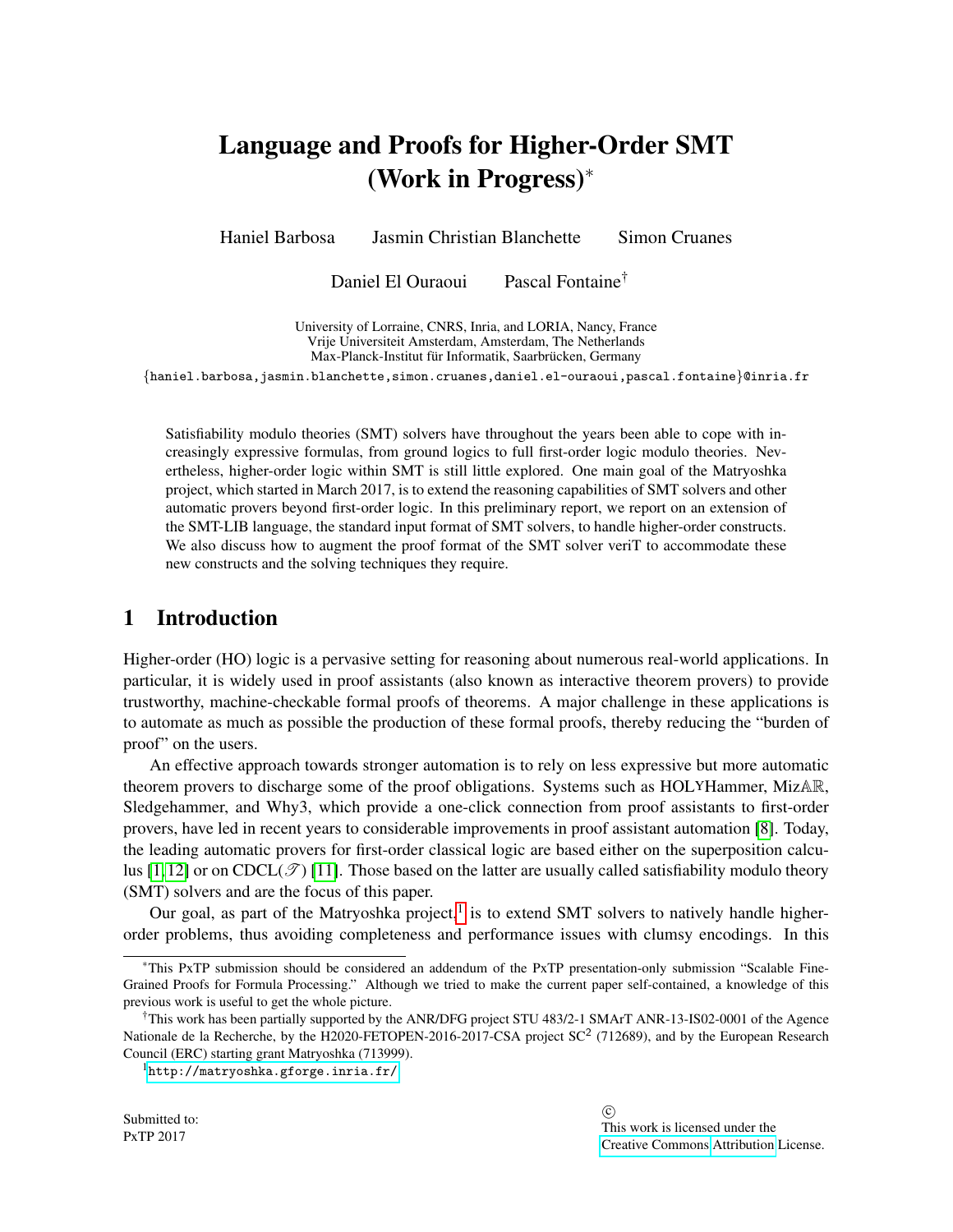paper, we present our first steps towards two contributions within our established goal: to extend the input (problems) and output (proofs) of SMT solvers to support higher-order constructs. Most SMT solvers support SMT-LIB [\[5\]](#page-6-2) as an input format. We report on a syntax extension for augmenting SMT-LIB with higher-order functions with partial applications,  $\lambda$ -abstractions, and quantification on higher-order variables (Section [2\)](#page-1-0). Regrettably, there is no standard yet for proof output; each proof-producing solver has its own proof format. We focus on the proof format of the SMT solver verit [\[9\]](#page-7-2). This solver is known for its very detailed proofs [\[2,](#page-6-3)[6\]](#page-6-4), which are reconstructed in the proof assistants Isabelle/HOL [\[7\]](#page-6-5) and in the GAPT system [\[10\]](#page-7-3).

Proofs in veriT accommodate the formula processing and the proof search performed by the solver. Processing steps are represented using an extensible set of inference rules described in Barbosa et al. [\[2\]](#page-6-3). Here, we extend the processing calculus by Barbosa et al. to support transformations such as  $\beta$ -reduction and congruence with  $\lambda$ -abstractions, which are required by the new constructs that can appear in higherorder problems (Section [3\)](#page-3-0).

The CDCL( $\mathcal{T}$ ) reasoning performed by veriT is represented by a resolution proof, which consists of the resolution steps performed by the underlying SAT solver and the lemmas added by the theory solvers and the instantiation module. These steps are described in Besson et al. [\[6\]](#page-6-4). The part of the proof corresponding to the actual proving will change according to how we solve higher-order problems. In keeping with the CDCL( $\mathcal{T}$ ) setting, the reasoning is performed in a stratified manner. Currently, the SAT solver handles the propositional reasoning, a combination of theory solvers tackle the ground (variable-free) reasoning, and an instantiation module takes care of the first-order reasoning. Our initial plan is to adapt the instantiation module so that it can heuristically instantiate quantifiers with functional variables, and to extend veriT's underlying modular engine for computing substitutions [\[4\]](#page-6-6). Since only modifications to the instantiation module are planned, the only rules that must be adapted are those concerned with quantifier instantiation:

$$
\frac{\partial}{\partial x \cdot \varphi[x] \to \varphi[t]} \text{INST}_{\forall} \qquad \frac{\partial}{\partial [t] \to \exists x. \varphi[x]} \text{INST}_{\exists}
$$

These rules are generic enough to be suitable also for higher-order instantiation. Here, we focus on adapting the rules necessary to suit the new higher-order constructs in the formula processing steps.

## <span id="page-1-0"></span>2 A Syntax Extension for the SMT-LIB Language

By the time of starting this writing, the SMT-LIB standard was at version 2.5 [\[5\]](#page-6-2), and version 2.6 was in preparation. Although some discussions to extend the SMT-LIB language to higher-order logic have occurred in the past, notably to include  $\lambda$ -abstractions, the format is currently based on many-sorted first-order logic. We here report on an extension of the language in a pragmatic way to accommodate higher-order constructs: higher-order functions with partial applications,  $\lambda$ -abstractions, and quantifiers ranging over higher-order variables. This extension is inspired by the work on TIP (Tools for Inductive Provers) [\[13\]](#page-7-4), which is another pragmatic extension of SMT-LIB.

SMT-LIB contains commands to define atomic sorts and functions, but no functional sorts. The language is first extended so that functional sorts can be built:

$$
\langle sort \rangle ::= \langle identifier \rangle | (\langle identifier \rangle \langle sort \rangle^+)
$$
  

$$
| (-> \langle sort \rangle^+ \langle sort \rangle )
$$

The second line is the addition to the original grammar. We use  $(\rightarrow \sqrt{sort} \rangle^+ \langle sort \rangle$ ) rather than a special case of ( $\langle$ *identifier*)<sup>+</sup>  $\langle$ *sort* $\rangle$ ) to avoid ambiguities with parametric sorts and to have the same notation as the one generally used for functional sorts.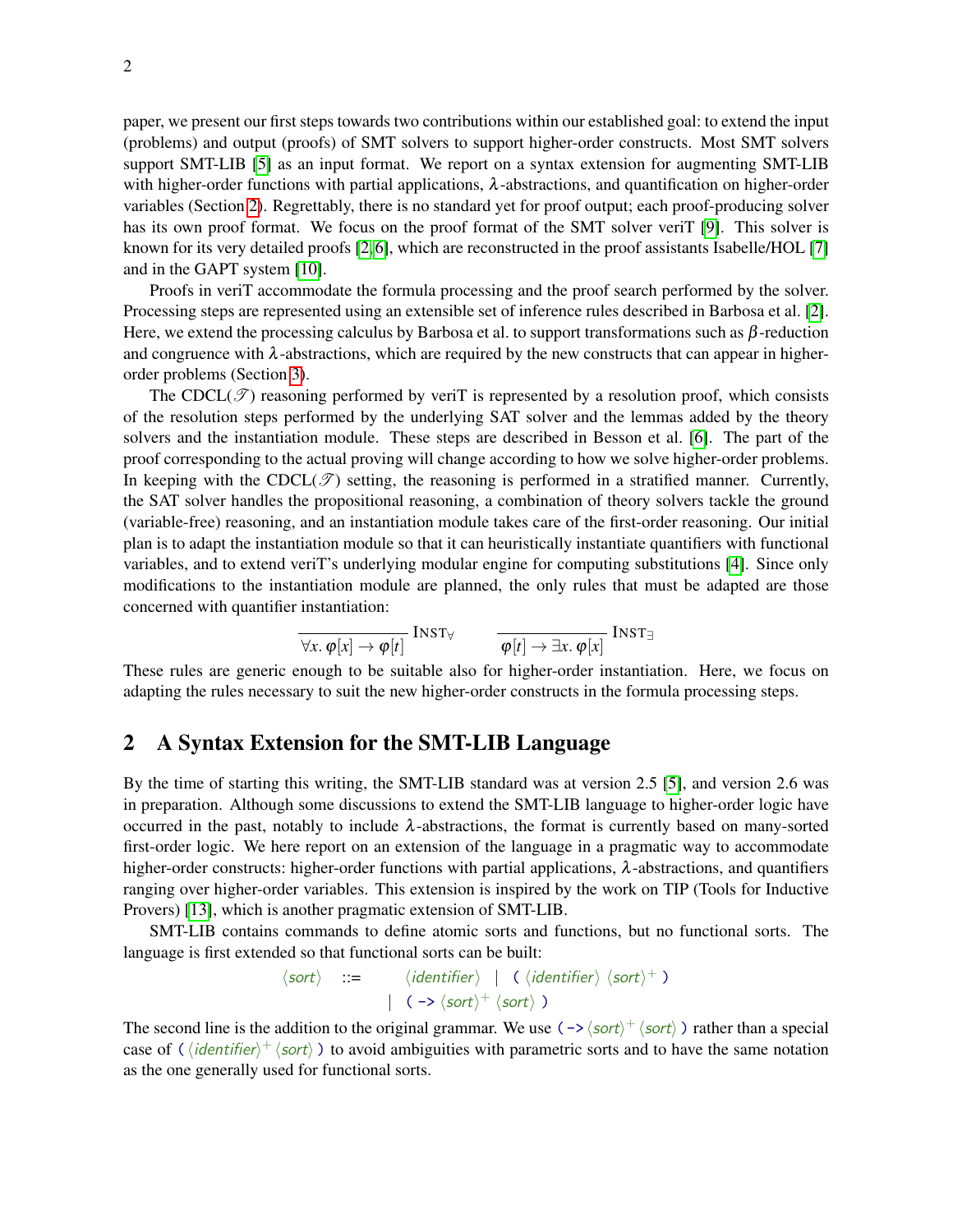The next modification is in the grammar for terms, which essentially adds a rule for  $\lambda$ -abstractions and generalizes the application so that any term can be applied to other terms:

```
\langle term \rangle ::= \langle spec\_constant \rangle\langlequal_identifier\rangle| \langle \text{term} \rangle \langle \text{term} \rangle +| ( lambda ( \langle sorted\_var \rangle^+ ) \langle term \rangle^+ )
                             | ( let ( \langle var\_binding \rangle^+ ) \langle term \rangle )
                             (forall (\langle sorted\_var \rangle^+) \langle term \rangle)
                             | (exists (\langle sorted\_var \rangle^+) \langle term \rangle)
                             |\qquad (match \langle term \rangle ( \langle match\_case \rangle^+ ) )
                             |\hspace{.6cm} ( |\textit{term} \rangle \langle \textit{attribute} \rangle^+ )\langle sorted_{var} \rangle ::= (\langle symbol \rangle \langle sort \rangle )
```
The old rule  $(\langle qual\_identifier \rangle \langle term \rangle^+)$  is now redundant. Higher-order quantification requires no new syntax, since sorts have been extended to accommodate functions.

Semantically, the arrow constructor  $\rightarrow$  and the lambda abstraction use the following typing rules:

$$
\frac{\Sigma[x:\sigma] \vdash t:\tau}{\Sigma \vdash \lambda x.t:\sigma \to \tau} \text{LAMBDA} \qquad \frac{\Sigma \vdash u:\sigma \to \tau \Sigma \vdash v:\sigma}{\Sigma \vdash u \vee : \tau} \text{APP}
$$

Where a judgment is composed of two items. On the left hand side, a signature  $\Sigma$ , which is a tuple of function and constant symbols. On the right hand side, a term annotated by its type. The notation  $\Sigma[x : \tau]$ stands for the signature that maps  $x$  to the type  $\tau$ .

If we want to define a function taking an integer as argument and returning a function from integers to integers, it is now possible to write (declare-fun f (Int)  $(\rightarrow$  Int Int)). The following example illustrates higher-order functions, terms representing a function, and partial applications:

```
( set - logic UFLIA )
(declare-fun g (Int) <math>(\rightarrow Int Int))(declare-fun h (Int Int) Int)
(declare-fun f ((-> Int Int)) Int)(\text{assert } (= (f (h 1)) ( (g 1) 2)))( exit )
```
The term  $(g \t1)$  is a function form Int to Int, in agreement with the sort of g. Then it is applied to 2 in the expression  $((g 1) 2)$  of sort Int. The term  $(h 1)$  is a partial application of the binary function h, and is thus a unary function. The term  $(f(h 1))$  is therefore well-typed and is an Int. Note that in our presentation all functions of type (-> Int Int ... Int) are equivalent to ( $\rightarrow$  Int ( $\rightarrow$  Int ( $\rightarrow$  ... Int))). This implies, in particular, that in the example above ((g 1) 2) is semantically equivalent to (g 1 2). More precisely we may considerate the three different declaration of f below:

```
(detare-fun f() (-> Int (-> Int Int)))(detare-fun f (Int) (-) Int Int)(declare-fun f (Int Int) Int)
```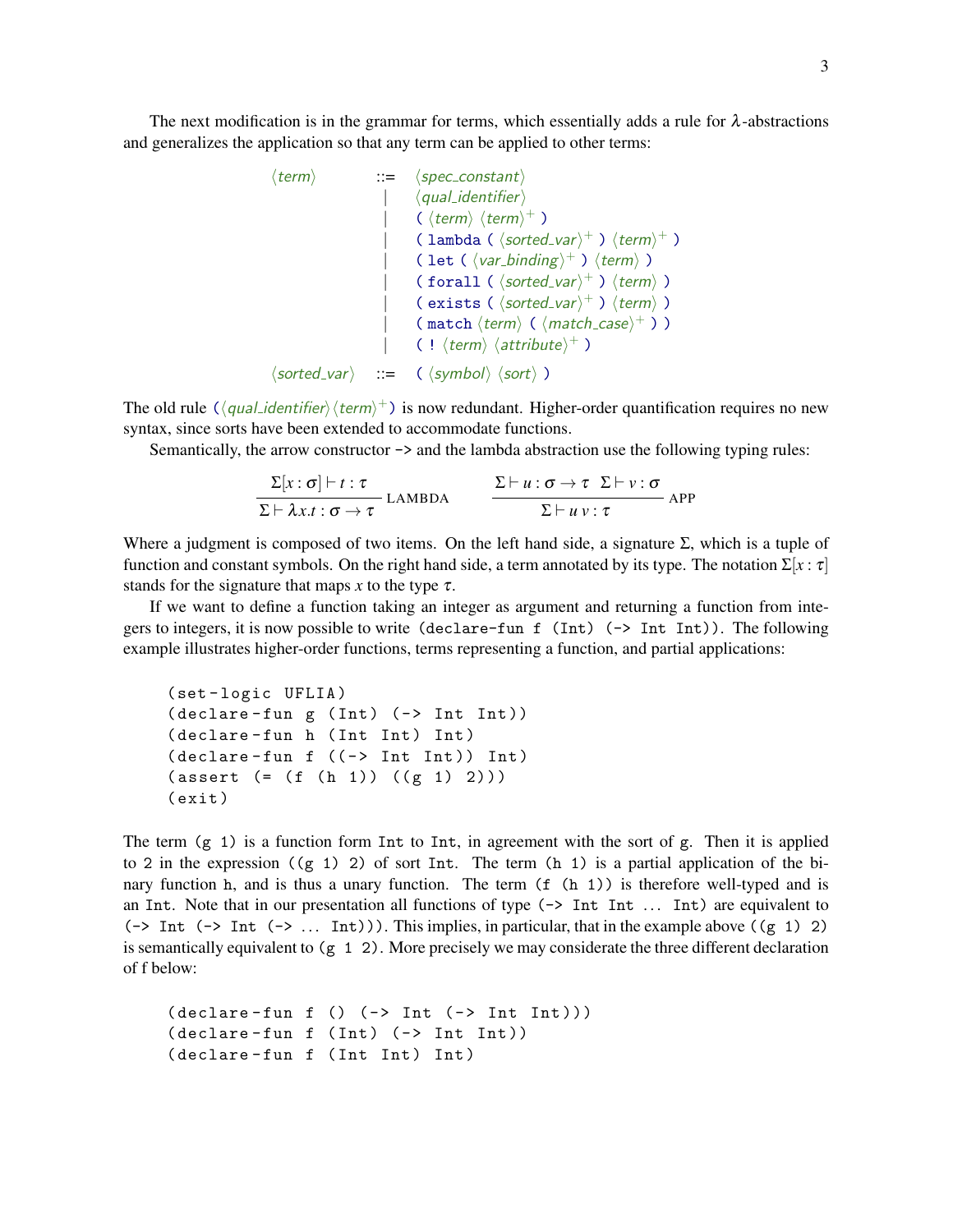as the unique form (declare-fun f ()  $(\rightarrow$  Int Int Int)). This follows from  $\rightarrow$  being right associative. The next example features  $\lambda$ -abstraction:

```
( set - logic UFLIA )
(declare-fun g (Int) (Int))
( assert
  ( = ((lambda ((f (-) Int Int)) (x Int)) f x) g 1) (g 1)))( exit )
```
The term (lambda ((f (-> Int Int)) (x Int)) f x) is an anonymous function that takes a function f and an integer x as arguments. It is applied to g and 1, and the fully applied term is stated to be equal to (g 1). The assertion is a tautology (thanks to  $\beta$ -reduction).

#### <span id="page-3-0"></span>3 An Extension for the veriT Proof Format

Our setting is classical higher-order logic as defined by the extended SMT-LIB language above, or abstractly described by the following grammar:

$$
M \ ::= \ x \ | \ c \ | \ MM \ | \ \lambda x.M \ | \ \mathrm{let} \ \bar{x}_n \simeq \overline{M}_n \ \mathrm{in} \ M
$$

where formulas are terms of Boolean type. We rely on the meta theory defined in Barbosa et al. [\[2\]](#page-6-3). Besides the axioms for characterizing Hilbert choice and 'let' described there, we add the following axiom for  $\lambda$ -abstraction, where  $\simeq$  denotes the equality predicate:

$$
\models (\lambda x. t[x]) s \simeq t[s] \tag{β}
$$

The notation  $t[\bar{x}_n]$  stands for a term that may depend on distinct variables  $\bar{x}_n$ ;  $t[\bar{s}_n]$  is the corresponding term where the terms  $\bar{s}_n$  are simultaneously substituted for  $\bar{x}_n$ ; bound variables in *t* are renamed to avoid capture. For readability, and because it is natural with a higher-order calculus, we present the rules in curried form—that is, functions can be partially applied, and rules must only consider unary functions.

The notion of context is as in Barbosa et al.:

$$
\Gamma \ ::= \ \varnothing \ | \ \Gamma, x \ | \ \Gamma, \bar{x}_n \mapsto \bar{t}_n
$$

Each context entry either *fixes* a variable *x* or defines a *substitution*  $\{\bar{x}_n \mapsto \bar{t}_n\}$ . Abstractly, a context Γ fixes a set of variables and specifies a substitution  $\mathit{subst}(\Gamma)$ . The substitution is the identity for  $\varnothing$  and is defined as follows in the other cases:

$$
subst(\Gamma, x) = subst(\Gamma)[x \mapsto x] \qquad \qquad subst(\Gamma, \bar{x}_n \mapsto \bar{t}_n) = subst(\Gamma) \circ {\bar{x}_n \mapsto \bar{t}_n}
$$

In the first equation, the  $[x \mapsto x]$  update shadows any replacement of *x* induced by Γ. We write Γ(*t*) to abbreviate the capture-avoiding substitution  $\text{subst}(\Gamma)(t)$ .

Our new set of rules is similar to that in Barbosa et al. The rules TRANS,  $SKO_{\exists}$ ,  $SKO_{\forall}$ , LET, and TAUT  $\mathcal{F}$  are unchanged. The BIND rule is modified to accommodate the new  $\lambda$ -binder:

$$
\frac{\Gamma, y, x \mapsto y \triangleright s \simeq t}{\Gamma \triangleright (Bx. s) \simeq (By. t)} \text{ BIND} \text{ if } y \notin FV(Bx. s)
$$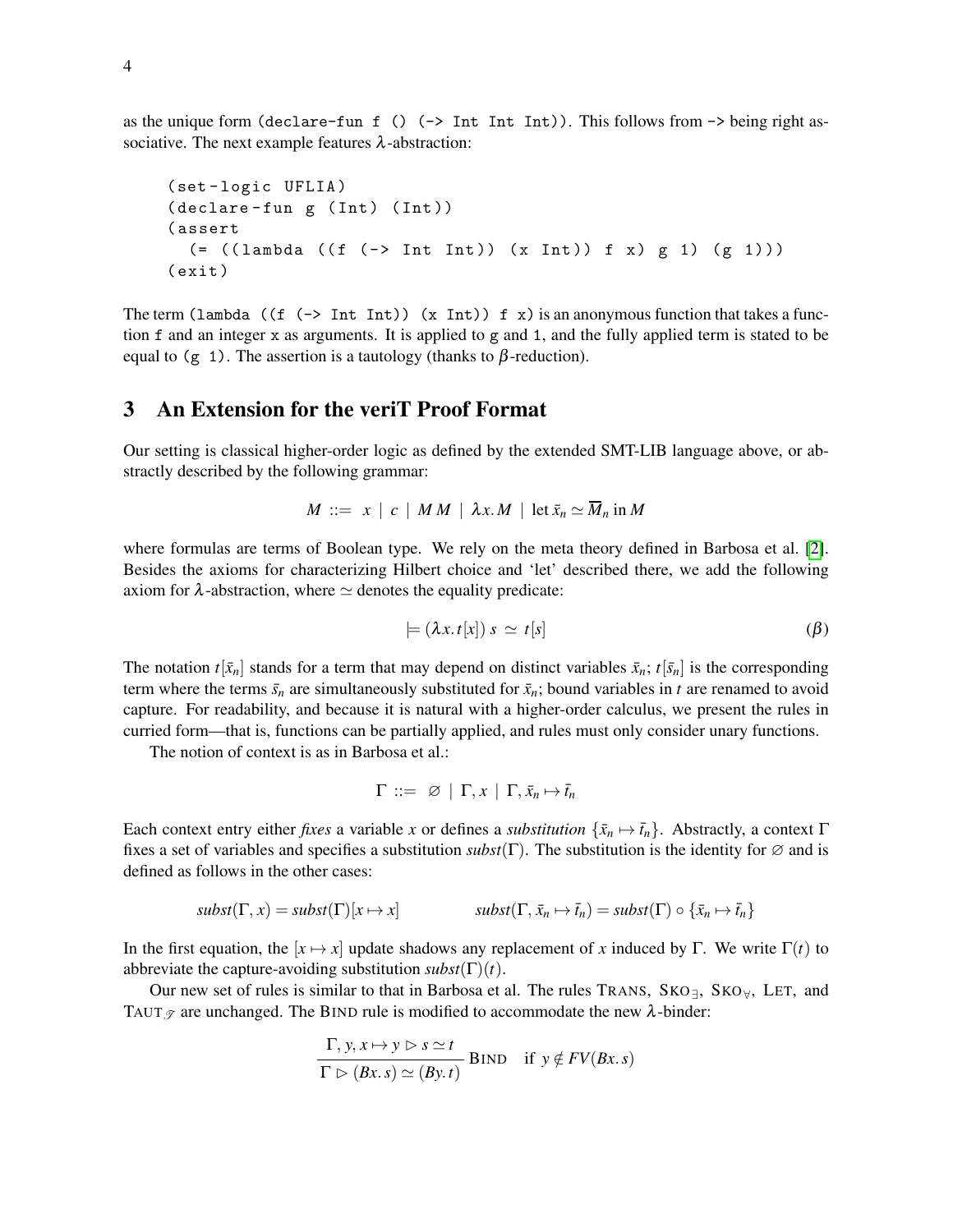The metavariable *B* ranges over  $\forall$ ,  $\exists$ , and  $\lambda$ . The CONG rule is also modified to suit new cases. With respect to the first-order calculus, the left hand side of an application is not always a simple function or predicate symbol anymore, since it can involve more complicated terms. Rewriting can now occur also on these complicated terms. The updated CONG rule is as follows:

$$
\frac{\Gamma \triangleright t \simeq s \quad \Gamma \triangleright u \simeq v}{\Gamma \triangleright tu \simeq sv} \text{Cong}
$$

The only genuinely new rule handles  $\beta$ -reduction—that is, the substitution of an argument in the body of a  $\lambda$ -abstraction. It is similar in form to the LET rule from the first-order calculus:

$$
\frac{\Gamma \rhd v \simeq s \quad \Gamma, x \mapsto s \rhd t \simeq u}{\Gamma \rhd (\lambda x. t) v \simeq u} \text{BETA} \quad \text{if } \Gamma(s) = s
$$

Indeed, (let  $x \simeq u$  in *t*) and  $(\lambda x. t)u$  are equal semantically.

**Example 1.** The derivation tree of the normalization of  $(\lambda x. p x x) a$  is as follows:

| $x \mapsto a \triangleright p \simeq p$        | $\text{REFL}$                             | $\text{REFL}$ |                                          |               |
|------------------------------------------------|-------------------------------------------|---------------|------------------------------------------|---------------|
| $x \mapsto a \triangleright p \simeq p$        | $x \mapsto a \triangleright x \simeq a$   | $\text{CONG}$ | $x \mapsto a \triangleright x \simeq a$  | $\text{REFL}$ |
| $\triangleright a \simeq a$                    | $x \mapsto a \triangleright px \simeq pa$ | $\text{CONG}$ | $x \mapsto a \triangleright px \simeq a$ | $\text{CONG}$ |
| $\triangleright (\lambda x. pxx) a \simeq paa$ | $\text{BERTA}$                            |               |                                          |               |

**Example 2.** The following tree features a β-redex under a λ-abstraction. Let  $\Gamma_1 = w, x \mapsto w$ ;  $\Gamma_2 =$  $\Gamma_1$ ,  $y \mapsto f w$ ; and  $\Gamma_3 = \Gamma_2$ ,  $z \mapsto f w$ :

$$
\frac{\Gamma_1 \triangleright f \simeq f}{\Gamma_1 \triangleright f \cdot x \cdot f \cdot w} \xrightarrow{\Gamma_1 \triangleright x \simeq w} \frac{\text{REFL}}{\text{Cong}} \frac{\frac{\Gamma_2 \triangleright y \simeq f w}{\Gamma_2 \triangleright y \simeq f w} \xrightarrow{\text{REFL}} \frac{\Gamma_3 \triangleright pz \simeq p(fw)}{\text{BERTA}}}{\frac{\Gamma_1 \triangleright (\lambda y. (\lambda z. pz)y)(fx) \simeq p(fw)}{\triangleright (\lambda x. (\lambda y. (\lambda z. pz)y)(fx)) \simeq (\lambda w. p(fw))} \text{Berg}} \text{BETA}
$$

**Example 3.** The transitivity rule is useful when the applied term reduces to a  $\lambda$ -abstraction. Let  $\Gamma_1$  =  $w, y \mapsto w$ ;  $\Gamma_2 = \Gamma_1, x \mapsto w$ ;  $\Gamma_3 = \Gamma_1, w_1 \mapsto p w$ ;  $\Gamma_4 = \Gamma_1, x \mapsto \lambda w_1$ . *w*;  $\Gamma_5 = \Gamma_1, w_1, x \mapsto w_1$ ; and  $\Gamma_6 = \Gamma_4, z \mapsto \lambda w_1 w$ :

**TE1** 
$$
\frac{\Gamma_1 \rhd y \simeq w \quad \text{REFL}}{\Gamma_1 \rhd (\lambda x. p x) y \simeq p w} \quad \text{BETA}
$$
\n
$$
\frac{\Gamma_1 \rhd (\lambda x. p x) y \simeq p w}{\Gamma_1 \rhd ((\lambda x. (\lambda z. z) x) (\lambda x. y)) ((\lambda x. p x) y) \simeq (\lambda w_1. w) (p w)} \quad \text{Cong} \quad \frac{\Gamma_1 \rhd p w \simeq p w}{\Gamma_1 \rhd (\lambda w_1. w) (p w) \simeq w} \quad \text{BETA}
$$
\n
$$
\frac{\Gamma_1 \rhd ((\lambda x. (\lambda z. z) x) (\lambda x. y) \simeq (\lambda w_1. w) (p w) \simeq w}{\rhd (\lambda y. (\lambda x. (\lambda z. z) x) (\lambda x. y)) ((\lambda x. p x) y) \simeq w} \quad \text{TRANS}
$$
\n
$$
\frac{\Gamma_1 \rhd (\lambda x. (\lambda z. z) x) (\lambda x. y) ((\lambda x. p x) y) \simeq w}{\rhd (\lambda y. (\lambda x. (\lambda z. z) x) (\lambda x. y)) ((\lambda x. p x) y) \simeq (\lambda w. w)} \quad \text{BIND}
$$

where Π stands for the subtree

$$
\frac{\overline{\Gamma_5 \rhd y \simeq w} \text{ REFL}}{\Gamma_1 \rhd (\lambda x. y) \simeq (\lambda w_1. w)} \text{ BIND} \quad \frac{\overline{\Gamma_4 \rhd x \simeq (\lambda w_1. w)} \text{ REFL}}{\Gamma_4 \rhd (\lambda z. z) \, x \simeq (\lambda w_1. w)} \text{ REFL} \quad \frac{\Gamma_6 \rhd z \simeq (\lambda w_1. w)}{\text{BETA}} \text{ BETA}
$$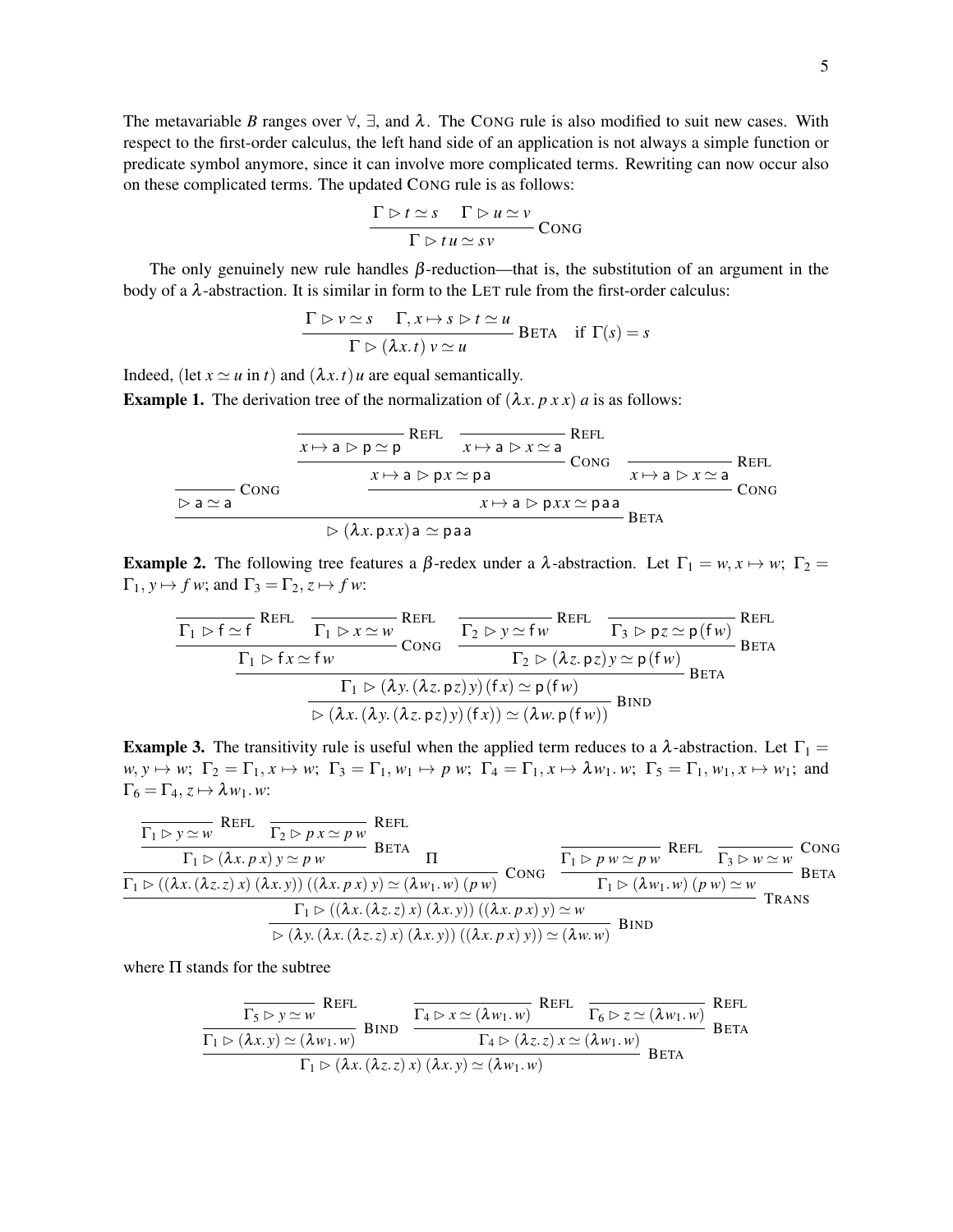The soundness of the extended calculus is a simple extension of the soundness proof in the longer version of Barbosa et al. [\[3\]](#page-6-7). We focus on the extensions. Recall that the proof uses an encoding of terms and context in  $\lambda$ -calculus, based on the following grammar:

$$
M \ ::= \ \boxed{t} \ | \ (\lambda x.M) \ | \ (\lambda \bar{x}_n.M) \bar{t}_n
$$

As previously *reify*( $M \simeq N$ ) is defined as  $\forall \bar{x}_n \cdot t \simeq u$  if  $M =_{\alpha\beta} \lambda x_1 \dots \lambda x_n$ .  $\lbrack t \rbrack$  and  $N =_{\alpha\beta} \lambda x_1 \dots \lambda x_n$ .  $\lbrack u \rbrack$ . The encoded rules are as follows:

$$
\frac{M[u] \simeq N[v]}{M[tu] \simeq N[s]} \text{CONG} \qquad \frac{M[\lambda y. (\lambda x. s) y] \simeq N[\lambda y. t]}{M[Bx. s] \simeq N[By. t]} \text{BIND} \quad \text{if } y \notin FV(Bx. s)
$$
\n
$$
\frac{M[v] \simeq N[s]}{M[v] \simeq N[s]} \qquad \frac{M[(\lambda x. t) s] \simeq N[u]}{M[(\lambda x. t) v] \simeq N[u]} \text{BETA} \quad \text{if } M[v] =_{\alpha\beta} N[s]
$$

**Lemma 1.** If the judgment  $M \simeq N$  is derivable using the encoded inference system with the theories  $\mathcal{T}_1 \ldots \mathcal{T}_n$ *, then*  $\models \mathcal{T}$  *reify*( $M \simeq N$ ) *with*  $\mathcal{T} = \mathcal{T}_1 \cup \cdots \cup \mathcal{T}_n \cup \simeq \cup \varepsilon_1 \cup \varepsilon_2 \cup \text{let } \cup \beta$ *.* 

*Proof.* The proof is by induction over the derivation  $M \simeq N$ . We only provide here the three new cases: CASE BIND  $B = \lambda$ : The induction hypothesis is  $\models_{\mathcal{F}} relfy(M[\lambda y.(\lambda x.s[x]) y] \simeq N[\lambda y. t[y]])$ . Using ( $\beta$ ) and the side condition of the rule, we can also deduce that  $\models \mathcal{F}$  *reify*( $M[\lambda y. s[y]) \geq N[\lambda y. t[y]]$ ). Hence by α-conversion this is equivalent to  $\models$  *γ reify*( $M[λx.s[x]] \simeq N[λy.t[y]]$ ).

CASE CONG: This case follows directly from equality in a higher-order setting.

CASE BETA: This case follows directly from  $(\beta)$  and equality in a higher-order setting.

The remaining cases are similar to Barbosa et al.

The auxiliary functions  $L(\Gamma)[t]$  and  $R(\Gamma)[u]$  are used to encode the judgment of the original inference system  $\Gamma \triangleright t \simeq u$ . They are defined over the structure of the context, as follows:

$$
L(\varnothing)[t] = \boxed{t} \qquad R(\varnothing)[u] = \boxed{u}
$$
  
\n
$$
L(x, \Gamma)[t] = \lambda x. L(\Gamma)[t] \qquad R(x, \Gamma)[u] = \lambda. L(\Gamma)[u]
$$
  
\n
$$
L(\bar{x}_n \mapsto \bar{s}_n, \Gamma)[t] = (\lambda \bar{x}_n. L(\Gamma)[t]) \bar{s}_n \qquad R(\bar{x}_n \mapsto \bar{s}_n, \Gamma)[u] = (\lambda \bar{x}_n. L(\Gamma)[u]) \bar{s}_n
$$

**Lemma 2.** If the judgment  $\Gamma \triangleright t \simeq u$  is derivable using the original inference system, the equality  $L(\Gamma)[t]$  $\simeq$   $R(\Gamma)[u]$  *is derivable using the encoded inference system.* 

*Proof.* The proof is by induction over the derivation  $\Gamma \triangleright t \simeq u$ , we give only the three new cases: CASE BIND with  $B = \lambda$ : The encoded antecedent is  $M[\lambda y.(\lambda x. s) y] \simeq N[\lambda y. t]$  (i.e.,  $L(\Gamma, y, x \mapsto y)[s] \simeq$  $R(\Gamma, y, x \mapsto y)[t]$ ), and the encoded succedent is  $M[\lambda x, s] \simeq N[\lambda y, t]$ . By the induction hypothesis, the encoded antecedent is derivable. Thus, by the encoded BIND rule, the encoded succedent is derivable.

CASE CONG: Similar to BIND.

CASE BETA: Similar to LET with  $n = 1$ .

The remaining cases are similar to Barbosa et al.

**Lemma 3 (Soundness of Inferences).** *If the judgment*  $\Gamma \triangleright t \simeq u$  *is derivable using the original inference system with the theories*  $\mathcal{T}_1 \ldots \mathcal{T}_n$ *, then*  $\models_{\mathcal{T}} \Gamma(t) \simeq u$  *with*  $\mathcal{T} = \mathcal{T}_1 \cup \ldots \cup \mathcal{T}_n \cup \simeq \cup \varepsilon_1 \cup \varepsilon_2 \cup \text{let} \cup \beta$ *.* 

*Proof.* Using the above updated lemmas, the proof is identical to the one for the original calculus.  $\Box$ 

 $\Box$ 

 $\Box$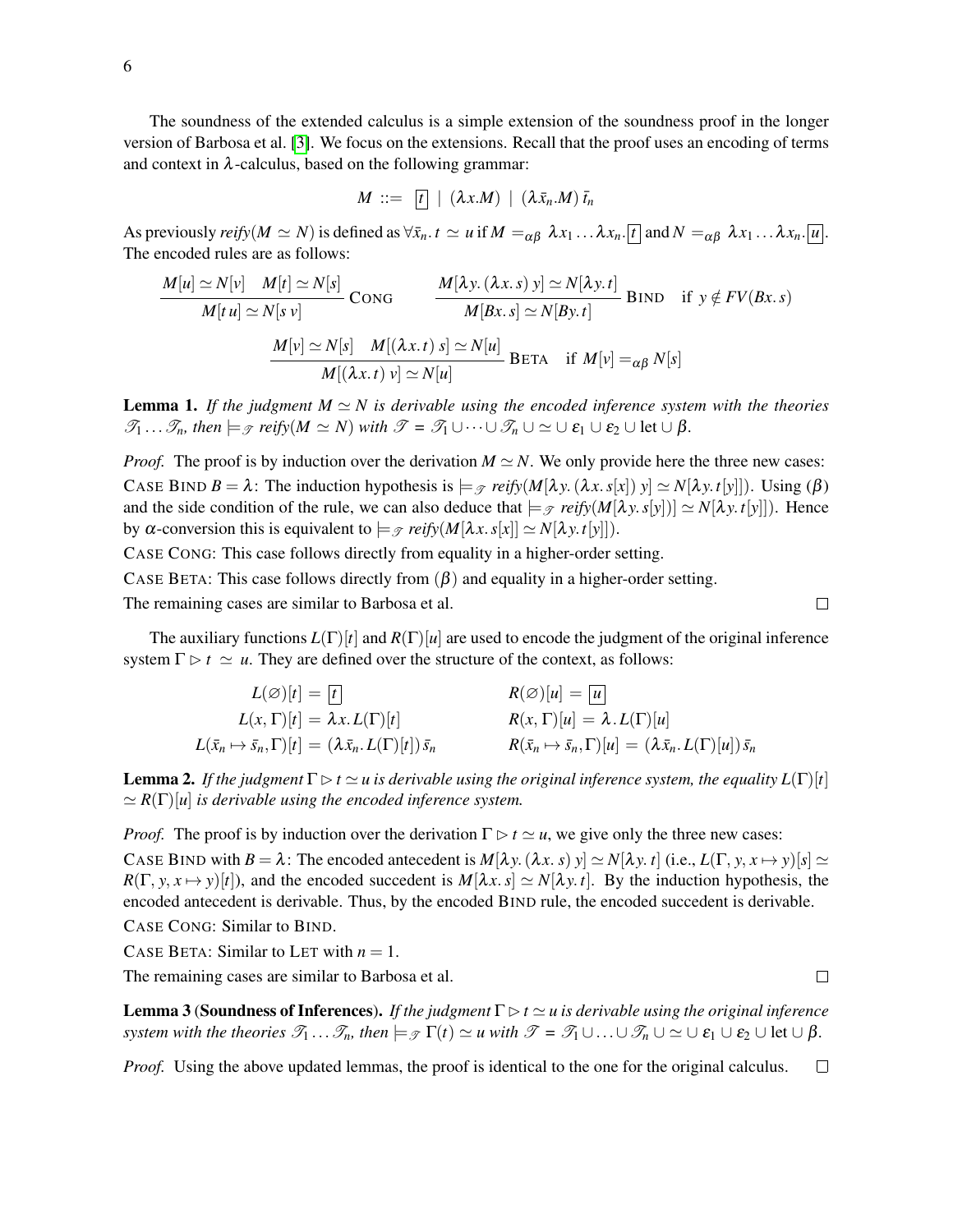### 4 Conclusion and Future Work

We have presented a preliminary extension of the SMT-LIB syntax and of the veriT proof format to support higher-order constructs in SMT problems and proofs. Partial applications,  $\lambda$ -abstractions, and quantification over functional variables can now be understood by a solver compliant with these languages. The only relatively challenging element of these extensions so far concerns the rules for representing detailed proofs of formula processing. The next step is to extend the generic proof-producing formula processing algorithm from Barbosa et al. [\[2\]](#page-6-3). Given the structural similarity between the introduced extensions and the previous proof calculus, we expect this to be straightforward.

A more interesting challenge will be to reconstruct these new proofs in proof assistants, to allow full integration of a higher-order SMT solver. Since detailed proofs are produced, with proof checking being guaranteed to have reasonable complexity, we are confident to be able to produce effective implementations.

With the foundations laid down, the next step will be to implement the automatic reasoning machinery for higher-order formulas and properly evaluating its effectiveness. Moreover, when providing support for techniques involving, for example, inductive datatypes, we will need to augment the proof format accordingly.

Acknowledgment We would like to thank the anonymous reviewers for their comments. Between the initial version of this document and the current one, the SMT-LIB extension has been greatly influenced by discussions with Clark Barrett and Cesare Tinelli (the SMT-LIB managers, together with Pascal Fontaine) and they should also be considered authors of this syntax extension.

#### References

- <span id="page-6-1"></span>[1] Leo Bachmair & Harald Ganzinger (1994): *Rewrite-Based Equational Theorem Proving with Selection and Simplification*. Journal of Logic and Computation 4(3), pp. 217–247.
- <span id="page-6-3"></span>[2] Haniel Barbosa, Jasmin Christian Blanchette & Pascal Fontaine (2017): *Scalable Fine-Grained Proofs for Formula Processing*. In Leonardo de Moura, editor: Conference on Automated Deduction (CADE), LNCS 10395, Springer, pp. 398–412.
- <span id="page-6-7"></span>[3] Haniel Barbosa, Jasmin Christian Blanchette & Pascal Fontaine (2017): *Scalable Fine-Grained Proofs for Formula Processing*. Research Report, Inria. Available at <https://hal.inria.fr/hal-01526841>.
- <span id="page-6-6"></span>[4] Haniel Barbosa, Pascal Fontaine & Andrew Reynolds (2017): *Congruence Closure with Free Variables*. In Axel Legay & Tiziana Margaria, editors: Tools and Algorithms for Construction and Analysis of Systems (TACAS), LNCS 10206, pp. 214–230.
- <span id="page-6-2"></span>[5] Clark Barrett, Pascal Fontaine & Cesare Tinelli (2015): *The SMT-LIB Standard: Version 2.5*. Technical Report, Department of Computer Science, The University of Iowa. Available at www.SMT-LIB.org.
- <span id="page-6-4"></span>[6] Frédéric Besson, Pascal Fontaine & Laurent Théry (2011): A Flexible Proof Format for SMT: a Proposal. In Pascal Fontaine & Aaron Stump, editors: Workshop on Proof eXchange for Theorem Proving (PxTP).
- <span id="page-6-5"></span>[7] Jasmin Christian Blanchette, Sascha Bohme, Mathias Fleury, Steffen Juilf Smolka & Albert Steckermeier ¨ (2016): *Semi-intelligible Isar Proofs from Machine-Generated Proofs*. Journal of Automated Reasoning 56(2), pp. 155–200.
- <span id="page-6-0"></span>[8] Jasmin Christian Blanchette, Cezary Kaliszyk, Lawrence C. Paulson & Josef Urban (2016): *Hammering towards QED*. Journal of Formalized Reasoning 9(1), pp. 101–148.